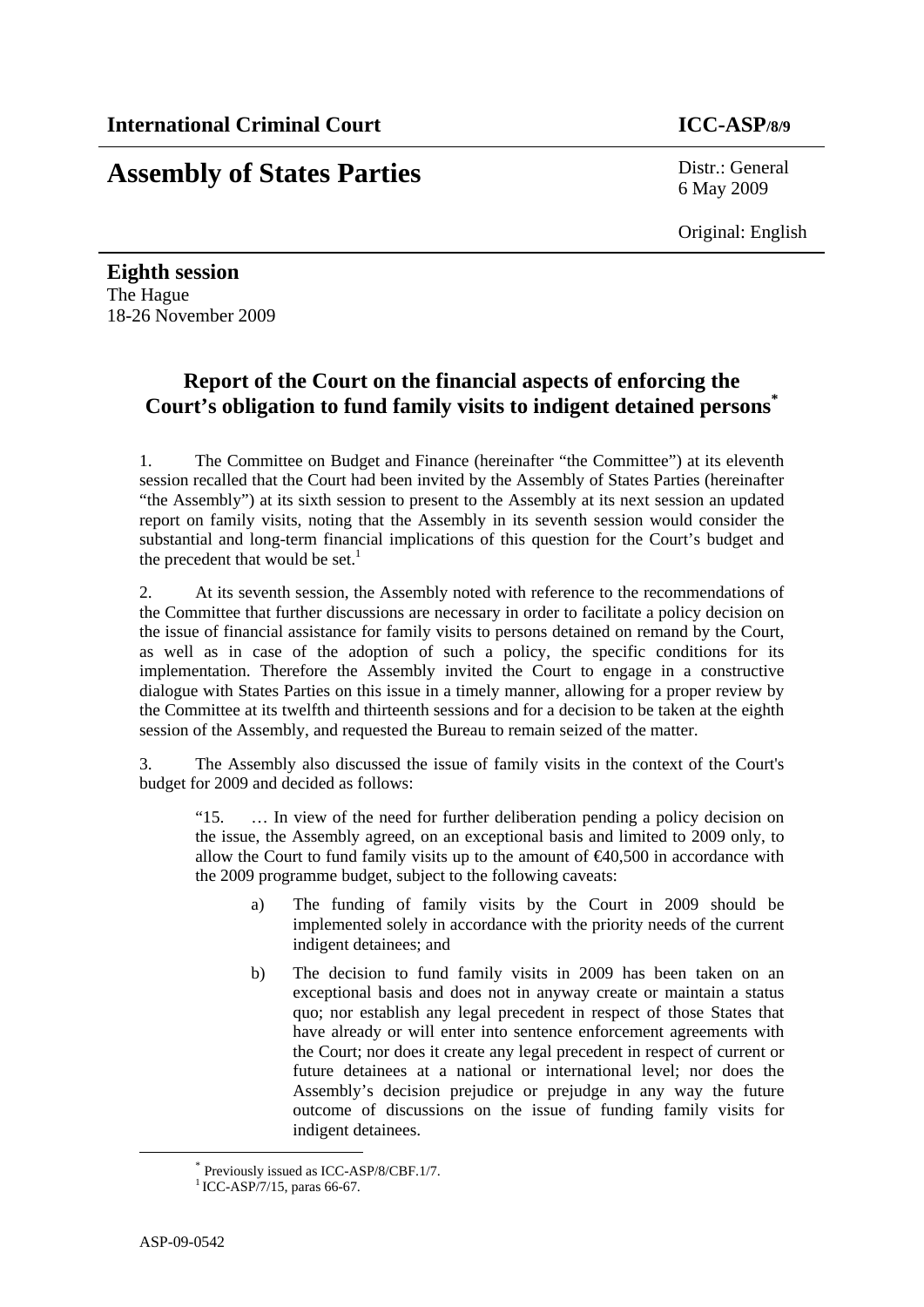16. Finally, in the spirit of facilitating discussion on the issue and in the interests of transparency, but without prejudice to further discussions, the Assembly invited the Court to prepare a separate document identifying any potential budgetary implications for 2010 regarding proposed family visits."<sup>2</sup>

4. The budget for 2009 allocated by the Assembly for this purpose was based on the proposal of the Court to fund two visits of three persons, or three visits of two persons for three indigent detained persons, as detailed in its report to the Assembly titled "Family visits to detained persons".

5. In line with this proposal, endorsed by the Assembly as detailed in paragraph 3 above, the Registry offered to fund either two visits of three family members, or three visits of two family members, in the course of one calendar year to the detainee Mr. Mathieu Ngudjolo Chui. Mr. Ngudjolo Chui appealed this decision to the Presidency on 21 November 2008.

6. On 5 December, the Registrar was asked by the Presidency to explain its policy on family visits, as well as any financial constraints. The Registrar did so on 12 December, stressing the lack of any positive norm requiring a detaining authority to fund family visits to detained persons, and explaining that the interim policy was for consideration before the Assembly in light of their concerns, both financial and legal. The Presidency issued its decision on 10 March  $2009<sup>3</sup>$  ("the Decision"), and rendered it public on 24 March 2009.

7. In its Decision, the Presidency granted the application, noting that "a positive obligation to fund family visits must be implied in order to give effect to a right which would otherwise be ineffective in the particular circumstances of the detainee. As such, in determining that there is no positive obligation to fund family visits in particular circumstances of the detainee, the Registrar erred in law."4

8. In this report, the Court will explore the financial implications of the Decision. The report also proposes ways of decreasing the costs of funding family visits to detainees, including through reviewing the current method used to calculate indigence for the purposes of family visits.

### **Financial implications of the 10 March 2009 decision**

9. The Decision places as a baseline for the Registrar that an indigent detained person should be allowed to see all members of his nuclear family (spouse, biological and adopted children), with regards to their personal circumstances, in a single calendar year. Taking into account the current circumstances of the 3 indigent detained persons at the ICC detention centre, as well as the composition of their respective families, the costs for family visits in 2010 will be the following: $5$ 

 <sup>2</sup> *Official Records of the Assembly of States Parties to the Rome Statute of the International Criminal Court, Seventh session, The Hague, 14-22 November 2008* (International Criminal Court publication, ICC-ASP/7/20), vol. I, part II, paras. 15 and 16.

 $3$  ICC-RoR-217-02/08, reclassified as public on 24 March 2009.<br> $4$  Para 37.

<sup>5</sup> Without prejudice of any further considerations the Registrar may take into account while analysing the request of the detained person.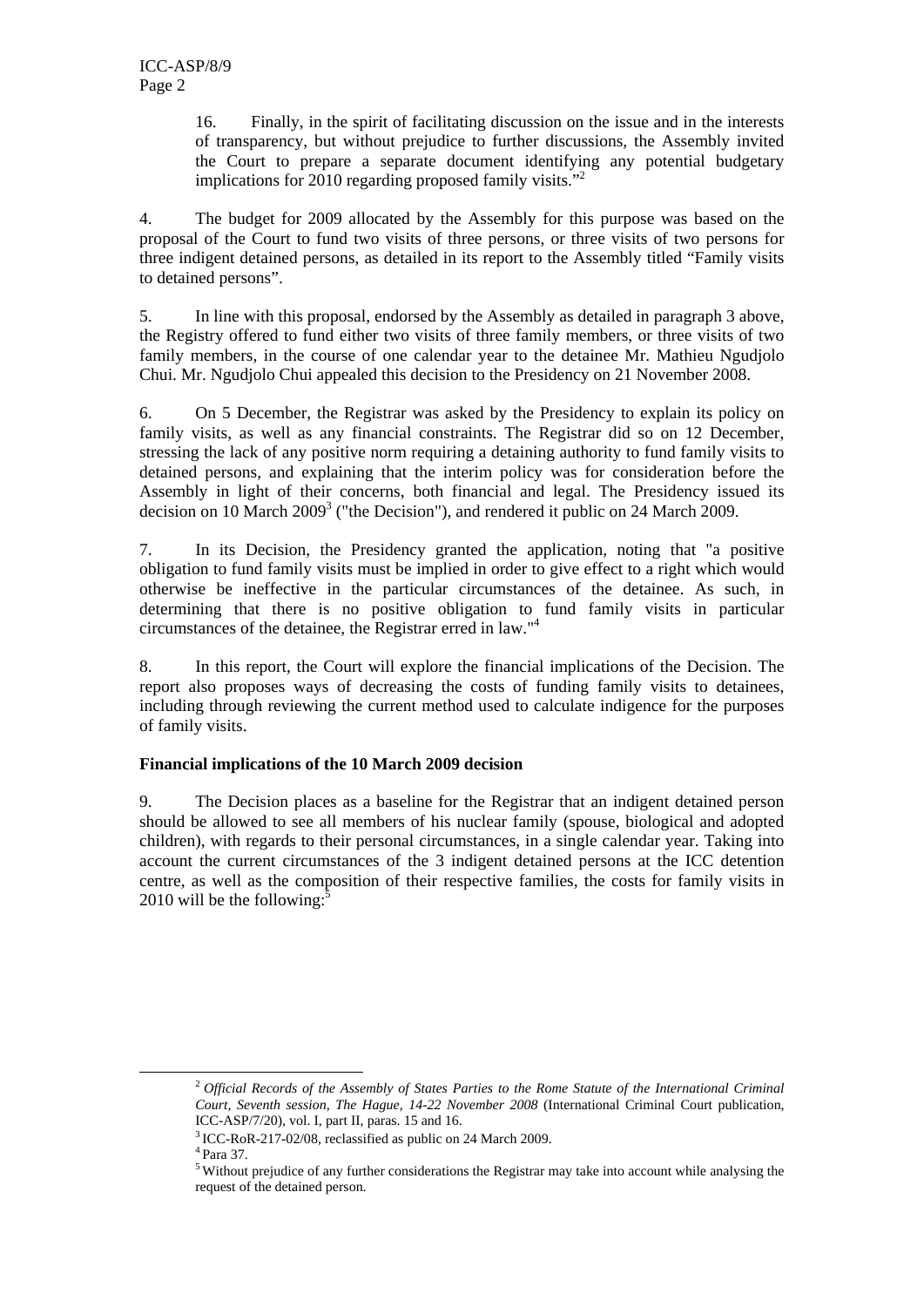|                                                                       | <b>Thomas Lubanga</b><br><b>Dyilo</b> | <b>Mathieu Ngudjolo</b> | Germain Katanga       |                  |
|-----------------------------------------------------------------------|---------------------------------------|-------------------------|-----------------------|------------------|
| Family composition                                                    | $Spouse + 7 children$                 | Spouse $+6$ children    | $Spouse + 5 children$ |                  |
| Town of departure <sup>7</sup>                                        | $X$ (DRC)                             | $X$ (DRC)               | $X$ (DRC)             |                  |
| Number of visitors <sup>8</sup>                                       | 10                                    | 9                       | 8                     |                  |
| International airfare<br>Adult                                        | 3 x 1500 EUR                          | 3 x 1500 EUR            | 3 x 1500 EUR          |                  |
| International airfare<br>Children                                     | 7 x 1150 EUR                          | 6x 1150 EUR             | 5 x 1150 EUR          |                  |
| In-country airfare<br>for all visitors                                | <b>2000 EUR</b>                       | <b>1620 EUR</b>         | <b>2300 EUR</b>       |                  |
| <b>Total Airfare</b>                                                  | 14550 EUR                             | 13020 EUR               | 12550 EUR             |                  |
| Dignity allowance<br>(for all visitors)                               | 2340 EUR                              | 2160 EUR                | <b>1980 EUR</b>       |                  |
| Other expenses<br>(accommodation,<br>visa, medical<br>insurance, etc) | 12000 EUR                             | 11000 EUR               | 11900 EUR             |                  |
| <b>Total</b>                                                          | <b>28890 EUR</b>                      | <b>26180 EUR</b>        | <b>26430 EUR</b>      | <b>81500 EUR</b> |

#### **Proposed budget for funding family visits to ICC indigent detained persons**<sup>6</sup>

#### **Mechanisms for reducing costs**

10. The Court intends to closely follow-up its initial determination on the financial resources of the detained persons, using its financial investigator to investigate the accuracy of information provided by the detained persons on their resource.

11. The Court will also consider excluding some costs related to the travel or the journey in The Hague, such as extra luggage, transportation within the city of The Hague**,** and any telephone calls made by the family members during the visits.

#### **Current modalities of calculation of the indigence:**

12. Another way to keep costs down is to review the current method used to calculate indigence. To facilitate discussion on this issue, the Court reiterates below the current methodology used, and welcomes the views of the Committee thereon.

13. Following the submission of each request for family visit, the information provided by the detained person in respect of his available means is assessed in order to determine the ability of the detained person to fund the visit.

<sup>&</sup>lt;sup>6</sup>The figures take into account a total of 45 days/year spent in The Hague by each family.<br><sup>7</sup> For security reasons, location of residence is not disclosed in this document. However the estimated costs take them into account.

<sup>&</sup>lt;sup>8</sup> This is based on three yearly visits by the spouse, with different children accompanying each visit so as to ensure the whole family visits in one calendar year. This takes into account the capacity at the detention centre, security concerns, availability of staff, etc. For instance in the case of Thomas Lubanga Dyilo, there could be 1 visit of the spouse and 2 children, 1 visit of spouse and 3 other children and 1 visit of spouse and the 2 other children.